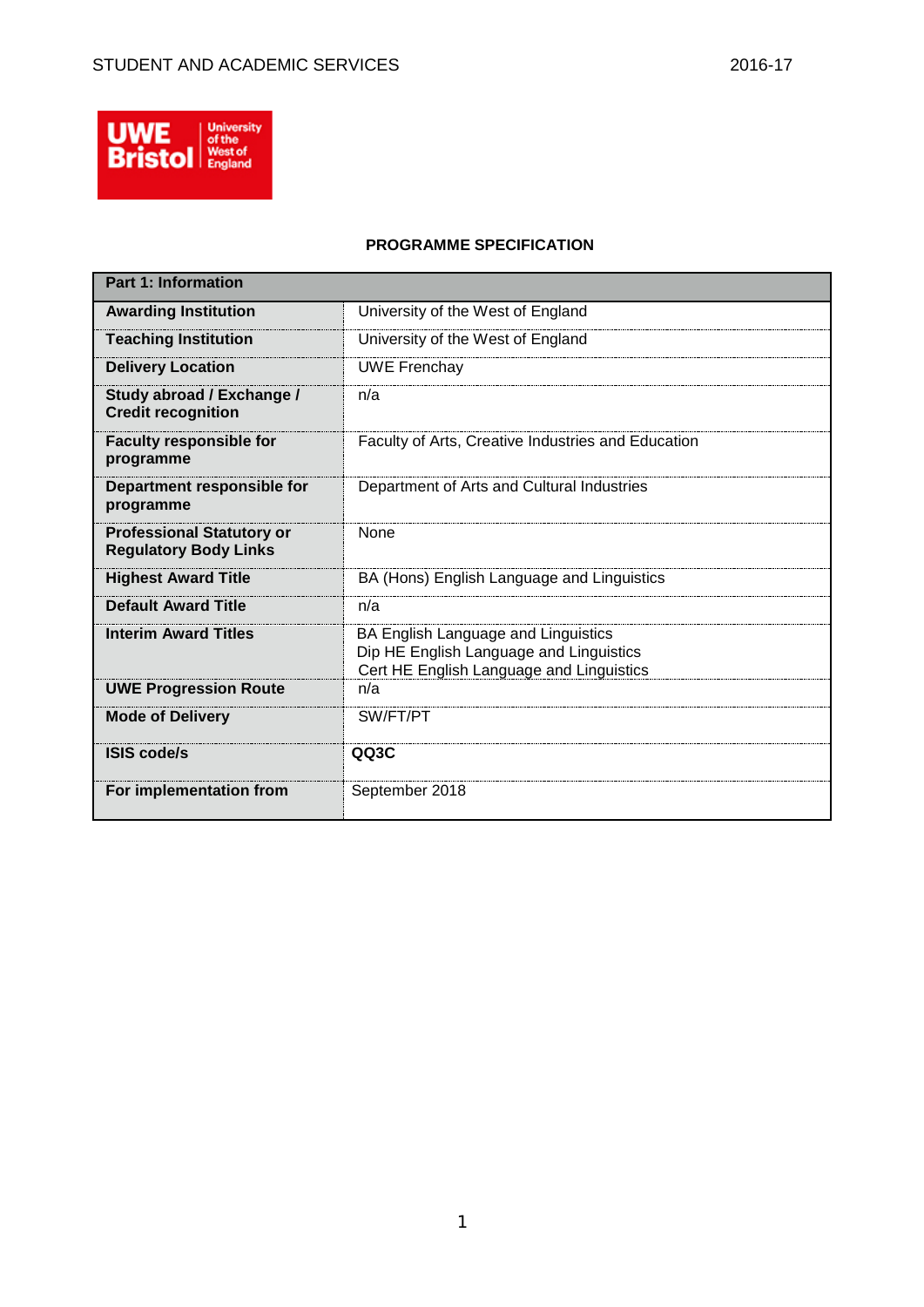## **Part 2: Description**

The programme aims to equip students with knowledge and understanding of:

- the English language in its own right, including varieties across the globe and all its forms, spoken, written and signed. Here, levels of analysis within the field of Linguistics are drawn upon in order to deepen understanding of the language, in particular relating to the grammar of English, pronunciation, semantics, pragmatics and discourse;
- the English language as a gateway to related thematic studies such as the history of the English language, world Englishes, intercultural communication, teaching English to speakers of other languages and creative writing;
- language and linguistic behaviour in a broad sense, including the structural, social and psychological aspects of language, in spoken and written form;
- the fact that human language and linguistic behaviour is highly structured and that the nature of these structures can be elucidated by systematic study through a range of theoretical and empirical methodologies;
- basic concepts, modes of analysis and theoretical approaches in several areas of study including phonetics, phonology, morphology, syntax, corpus linguistics and discourse;
- the role of language in society, the way language is acquired and the way it changes.

In addition, the programme aims to develop:

- appropriate linguistic tools and metalanguage to describe and analyse written and spoken discourse and visual images taking into account form, function and context;
- the ability to use language creatively and precisely for a range of purposes and audiences and of relevance to identified careers;
- generic intellectual skills notably those of analysis, synthesis, evaluation and coherent presentation – in self-directed graduates possessing a high degree of literacy and English language awareness;
- key transferable skills emphasising self-motivation and self-reliance, co-operative interpersonal relations, information management, analysis, communication and critique;
- academic and professional research skills such as handling databases, the collation, analysis and representation of data, reviewing, presentation skills, designing and conducting interviews and questionnaires, the use of tools for statistical analysis, transcription and corpus searches. Included in this are the ethical issues involved in collecting, storing and using participants' data. The aforementioned is of relevance both to the workplace and to postgraduate study;
- awareness of the applied nature of the programme, and the ways in which knowledge and skills gained are used in a variety of careers, as explored through different modules;
- awareness of students' own learning style, personality and values, as well as the value of their subject-specific knowledge and skills, in order for them to be in a position to identify their strengths, and as a result possible suitable careers.

#### **Programme requirements for the purposes of the Higher Education Achievement Record (HEAR)**

This programme brings together the analysis of language and its systems with an application of this knowledge to industry-facing scenarios and real world tasks. Levels of linguistic analysis (sound, grammar, meaning and discourse) are treated alongside social and psychological approaches to language. The English language is additionally explored in terms of intercultural communication, world Englishes, language teaching and creative writing. Teaching, learning and assessment across all modules focuses on the development of skills applicable to a variety of careers aimed at the Cultural Industries and beyond.

## **Regulations**

A: Approved to [University Regulations and Procedures](http://www1.uwe.ac.uk/students/academicadvice/assessments/regulationsandprocedures.aspx)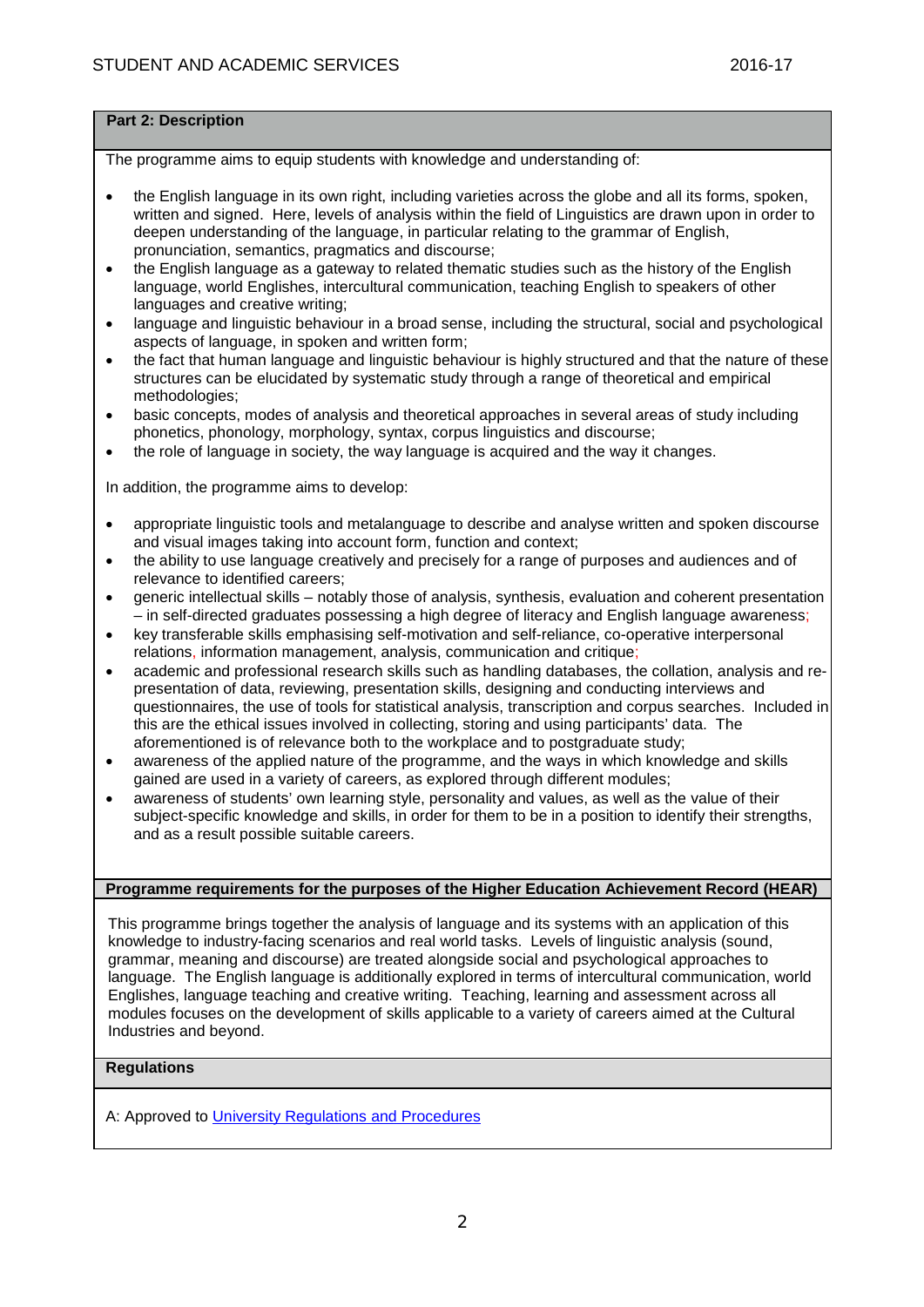| <b>Part 3: Learning Outcomes of the Programme</b>                                                                                                                                                                                         |                    |             |             |             |             |             |             |              |             |                           |             |             |                           |             |             |                           |
|-------------------------------------------------------------------------------------------------------------------------------------------------------------------------------------------------------------------------------------------|--------------------|-------------|-------------|-------------|-------------|-------------|-------------|--------------|-------------|---------------------------|-------------|-------------|---------------------------|-------------|-------------|---------------------------|
|                                                                                                                                                                                                                                           |                    |             |             |             |             |             |             |              |             |                           |             |             |                           |             |             |                           |
| <b>Learning Outcomes:</b>                                                                                                                                                                                                                 | <b>UPNQ4K-30-1</b> | UPNQ4L-30-1 | UPNQ4H-30-1 | UPNQ4J-30-1 | UPNQ4N-30-2 | UPNQ4P-30-2 | UPNQ4M-30-2 | UPNQ4R-30-2  | JPNN35-30-3 | UPNQ9N-30-3               | UPNQ9P-30-3 | UPNQ9Q-30-3 | UPNQ9V-30-3               | UPNQ9W-30-3 | UPNQ9L-30-3 | UPNNCA-30-3               |
| A) Knowledge and understanding of:                                                                                                                                                                                                        |                    |             |             |             |             |             |             |              |             |                           |             |             |                           |             |             |                           |
| Basic concepts, modes of analyses and theoretical approaches for<br>different levels of analysis: phonetics, phonology, corpus linguistics,<br>discourse, including narrative and visual, morphology, syntax, semantics<br>and pragmatics | X                  | X           | X           | X           | X           | X           | X           | $\mathsf{x}$ | X           | X                         | X           | X           | X                         | X           | X           | X                         |
| How English has been and is currently used throughout the world and<br>how it changes under different influences                                                                                                                          |                    |             | X           | X           | x           |             | X           | X            |             | X                         |             |             | X                         | X           | X           |                           |
| The structure and function of different text types in English                                                                                                                                                                             |                    |             | х           | X           |             |             | X           | X            |             |                           | X           |             |                           |             |             |                           |
| The teaching and learning of the English and other languages                                                                                                                                                                              |                    |             |             |             |             | X           |             |              |             |                           |             | X           |                           |             | X           |                           |
| Academic and professional research methods relevant to a specific<br>research project and to the workplace                                                                                                                                |                    |             |             |             |             |             |             | $\mathsf{x}$ | X           | $\boldsymbol{\mathsf{x}}$ | X           | X           | X                         | X           | X           | X                         |
| The role of language in society, bilingualism, language and gender, and<br>cultural influences                                                                                                                                            | X                  | X           |             |             | X           | X           | X           |              |             |                           |             | X           |                           | X           |             | X                         |
| The way language is acquired and the way it changes under different<br>influences                                                                                                                                                         |                    |             |             |             |             | X           |             |              |             |                           |             | X           | $\boldsymbol{\mathsf{X}}$ | X           | X           | $\boldsymbol{\mathsf{x}}$ |
| (B) Intellectual Skills                                                                                                                                                                                                                   |                    |             |             |             |             |             |             |              |             |                           |             |             |                           |             |             |                           |
| The ability to extract and synthesise key information from the literature<br>and to interpret layers of meaning within texts                                                                                                              | X                  | X           | X           | x           | x           | X           | X           | X            | X           | X                         | X           | X           | X                         | X           | X           | X                         |
| An understanding of issues and problems in the field                                                                                                                                                                                      | x                  | X           | X           | х           | X           | X           | X           | X            | X           | X                         | X           | X           | X                         | X           | X           | X                         |
| The ability to engage in analytical and critical thinking and to present<br>ideas within the structured framework of a reasoned argument                                                                                                  | X                  | X           | X           | X           | x           | X           | X           | X            | X           | X                         | х           | X           | X                         | X           | X           | X                         |
| The ability to plan and carry out a piece of research, either individually or<br>as a member of a group                                                                                                                                   |                    |             |             |             | x           |             |             | X            | X           | X                         | X           | X           | X                         | X           | X           | X                         |
| The ability to use a variety of specialised IT packages for retrieving<br>information, analysing data, creating texts and writing assignments                                                                                             | X                  | X           | X           | X           | X.          | X           | X           | X            | X.          | $\boldsymbol{\mathsf{x}}$ | X           | X.          | X                         | X           | X           | X                         |
| An understanding of the relationship between data and theory, and the<br>role of hypotheses and research questions                                                                                                                        |                    |             |             |             |             |             |             | X            | X           |                           |             |             |                           |             |             | X                         |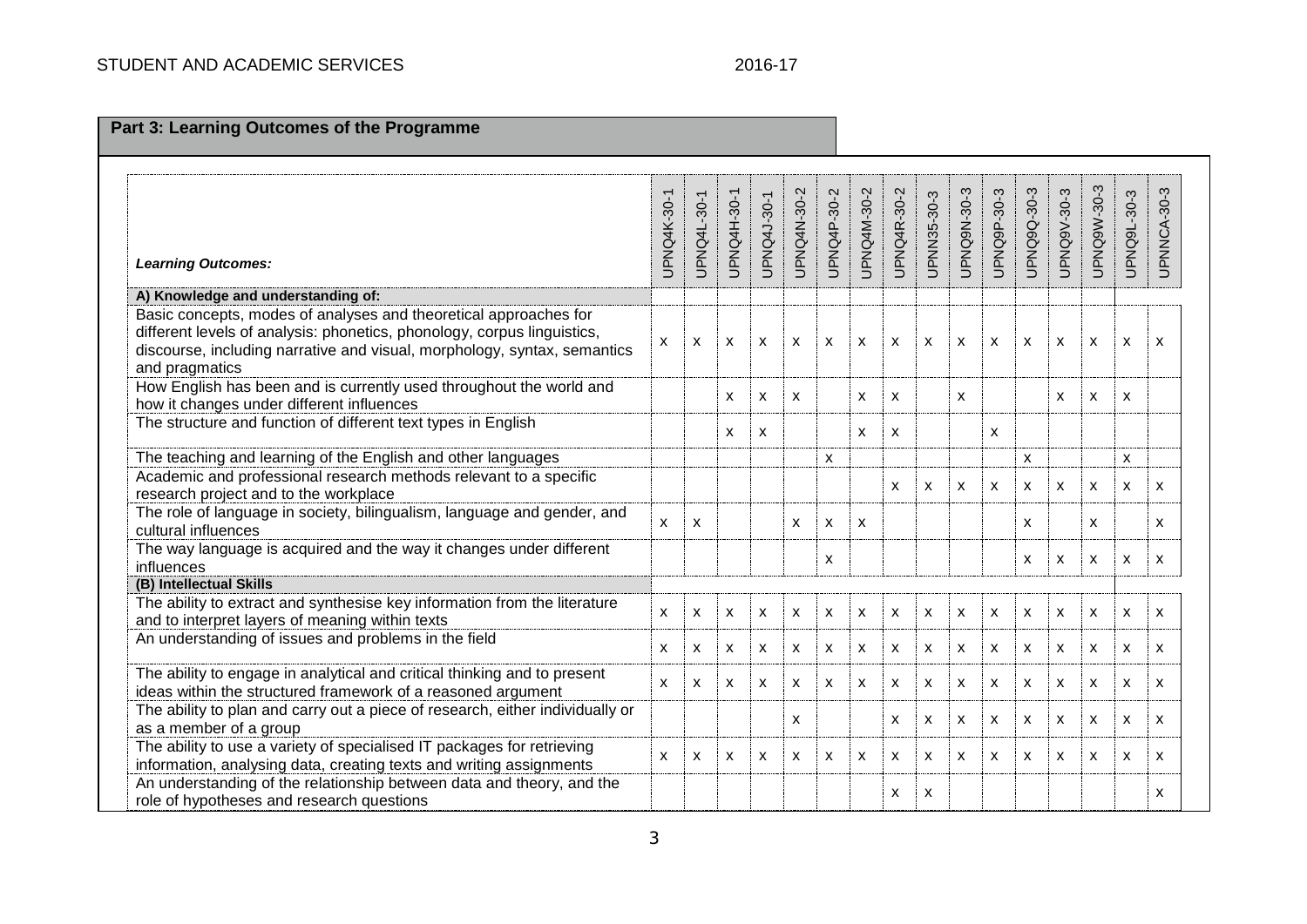# STUDENT AND ACADEMIC SERVICES 2016-17

| <b>Part 3: Learning Outcomes of the Programme</b>                                                                                                                                                  |              |              |              |              |              |              |                           |              |              |                           |                           |                           |              |                           |                           |              |
|----------------------------------------------------------------------------------------------------------------------------------------------------------------------------------------------------|--------------|--------------|--------------|--------------|--------------|--------------|---------------------------|--------------|--------------|---------------------------|---------------------------|---------------------------|--------------|---------------------------|---------------------------|--------------|
| <b>Learning Outcomes:</b>                                                                                                                                                                          | JPNQ4K-30-1  | JPNQ4L-30-1  | JPNQ4H-30-1  | JPNQ4J-30-1  | JPNQ4N-30-2  | JPNQ4P-30-2  | UPNQ4M-30-2               | JPNQ4R-30-2  | JPNN35-30-3  | JPNQ9N-30-3               | JPNQ9P-30-3               | JPNQ9Q-30-3               | JPNQ9V-30-3  | JPNQ9W-30-3               | JPNQ9L-30-3               | UPGP6L-30-3  |
| (C) Subject/Professional/Practical Skills                                                                                                                                                          |              |              |              |              |              |              |                           |              |              |                           |                           |                           |              |                           |                           |              |
| Critically judging and evaluating English and other languages in specific<br>modes, genres and contexts                                                                                            | $\mathsf{x}$ | $\mathsf{x}$ | $\mathsf{x}$ | $\mathsf{x}$ | $\mathsf{x}$ | $\mathsf{x}$ | $\mathsf{x}$              | $\mathsf{x}$ | $\mathsf{x}$ | $\mathsf{x}$              | $\mathsf{x}$              | $\mathsf{x}$              | $\mathsf{x}$ | $\mathsf{x}$              | X                         | $\mathsf{x}$ |
| Acquiring complex information of diverse kinds, from a variety of sources<br>(library, internet, corpora, learners of English, discussion with peers)                                              | $\mathsf{x}$ | X            | X            | X            | X            | X            | $\boldsymbol{\mathsf{x}}$ | X            | X            | $\boldsymbol{\mathsf{x}}$ | $\mathsf{x}$              | X                         | X            | $\mathsf{x}$              | X                         | $\mathsf{x}$ |
| The ability to use and present material clearly, and to reason and argue<br>effectively, both orally and in writing, using the appropriate register and<br>style and with proper referencing       | X            | $\mathsf{x}$ | x            | X            | X            | X            | X                         | X            | X            | X                         | X                         | X                         | X            | X                         | X                         | $\mathsf{x}$ |
| Considering the ethical issues involved in data collection, storage and<br>usage                                                                                                                   |              |              |              |              | X            |              |                           | X            | X            | $\boldsymbol{\mathsf{x}}$ | $\boldsymbol{\mathsf{x}}$ | X                         | X            | $\mathsf{x}$              | X                         | X            |
| Understanding better their own learning style, personality and values in<br>order to be in a position to identify their own strengths and weaknesses,<br>and as a result possible suitable careers |              |              |              |              |              |              | X                         | X            |              |                           |                           |                           | X            |                           |                           | X            |
| Industry-facing skills emanating from the subject area and applicable to<br>specific careers                                                                                                       | $\mathsf{x}$ | X            | X            | X            | X            | X            | X                         | X            | X            | X                         | X                         | x                         | X            | $\boldsymbol{\mathsf{x}}$ | X                         | X            |
| (D) Transferable skills and other attributes                                                                                                                                                       |              |              |              |              |              |              |                           |              |              |                           |                           |                           |              |                           |                           |              |
| Thinking and judging independently                                                                                                                                                                 | x            | X            | X            | X            | X            | X            | X                         | X            | X            | x                         | $\boldsymbol{\mathsf{x}}$ | X                         | $\mathsf{x}$ | X                         | X                         | X            |
| The ability to work autonomously under pressure and to meet deadlines                                                                                                                              | X            | X            | X            | X            | X            | X            | X                         | X            | X            | $\mathsf{x}$              | $\boldsymbol{\mathsf{x}}$ | $\boldsymbol{\mathsf{x}}$ | $\mathsf{x}$ | $\mathsf{x}$              | $\boldsymbol{\mathsf{x}}$ | $\mathsf{x}$ |
| The ability to work co-operatively as a constructive team member                                                                                                                                   | x            | X            | X            | x            | X            | X            | X                         | X            | X            | X                         | $\boldsymbol{\mathsf{x}}$ | X                         | X            | $\mathsf{x}$              | $\boldsymbol{\mathsf{x}}$ | X            |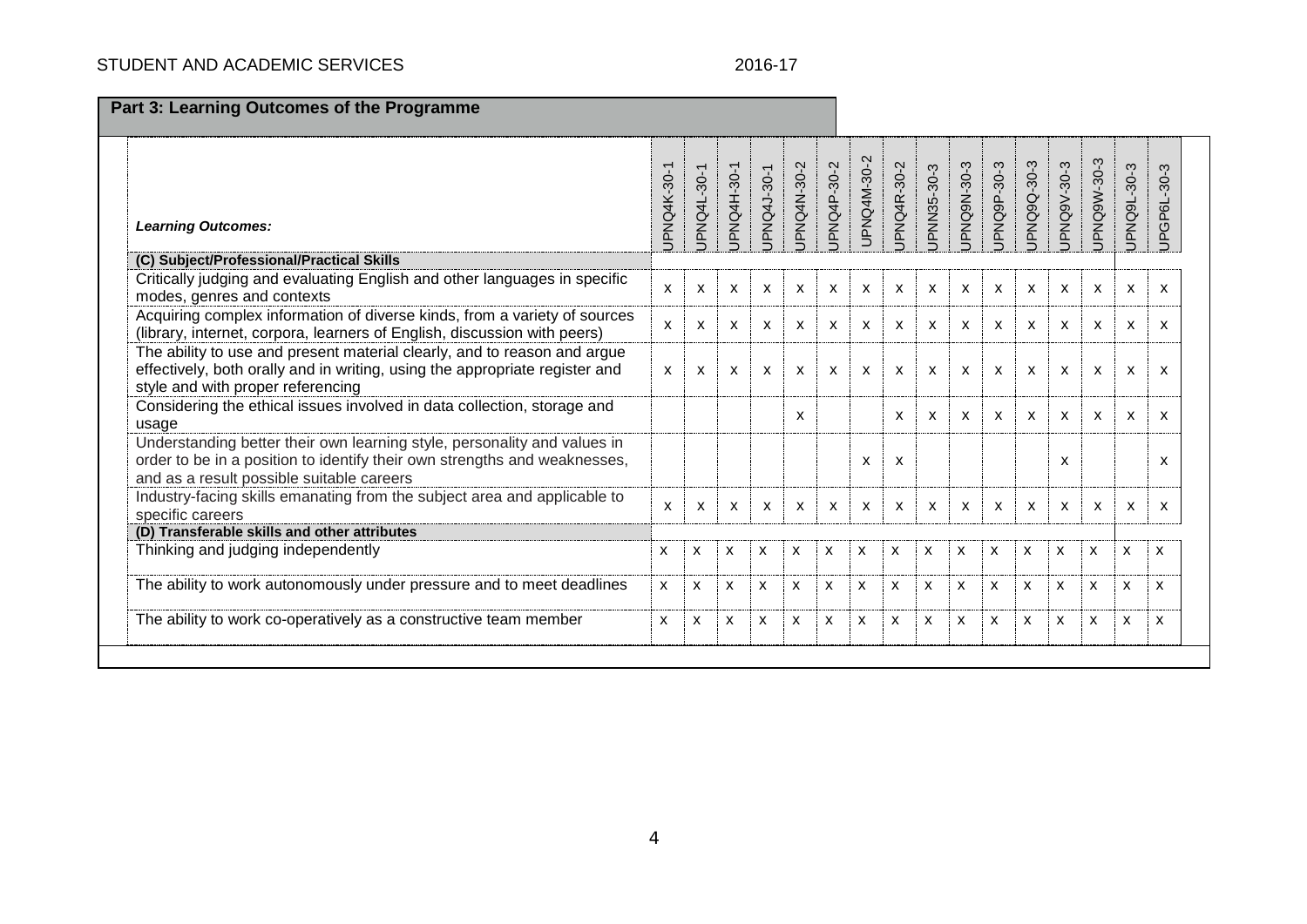# **Part 4: Programme Structure**

This structure diagram demonstrates the student journey from Entry through to Graduation for a typical **full time undergraduate student** including:

- level and credit requirements
- interim award requirements
- module diet, including compulsory and optional modules

| <b>ENTRY</b> |                          | <b>Compulsory Modules</b>    | <b>Optional Modules</b> | Awards                   |
|--------------|--------------------------|------------------------------|-------------------------|--------------------------|
|              |                          | UPNQ4K-30-1                  | If credit is required   |                          |
|              |                          | Constructing Language(s)     | UPHNCB-30-1             | Cert HE English Language |
|              |                          |                              | Topics in English       | and Linguistics          |
|              |                          | <b>UPNQ4L-30-1</b>           | Language                |                          |
|              |                          | <b>Applying Linguistics:</b> |                         | $(120 \text{ credits})$  |
|              | $\overline{\phantom{0}}$ | <b>Forensic Analysis</b>     |                         |                          |
|              |                          |                              |                         |                          |
|              | Level                    | UPNQ4H-30-1                  |                         |                          |
|              |                          | English: Past, Present and   |                         |                          |
|              |                          | <b>Future</b>                |                         |                          |
|              |                          |                              |                         |                          |
|              |                          | <b>UPNQ4J-30-1</b>           |                         |                          |
|              |                          | Meaning: Style and           |                         |                          |
|              |                          | <b>Discourse</b>             |                         |                          |
|              |                          |                              |                         |                          |

|         | <b>Compulsory Modules</b> | <b>Optional Modules</b>    | Interim Awards          |
|---------|---------------------------|----------------------------|-------------------------|
|         | <b>UPNQ4N-30-2</b>        | If credit is required      |                         |
|         | <b>Studying Speech</b>    | UPHNCC-30-2                | Dip HE English Language |
|         | Communities               | Topics in English Language | and Linguistics         |
|         |                           | 2                          |                         |
|         | UPNQ4P-30-2               |                            | (240 credits)           |
| Level 2 | Language Acquisition      |                            |                         |
|         |                           |                            |                         |
|         | UPNQ4R-30-2               |                            |                         |
|         | Language, Research and    |                            |                         |
|         | the Workplace             |                            |                         |
|         |                           |                            |                         |
|         | UPNQ4M-30-2               |                            |                         |
|         | <b>Analysing Culture:</b> |                            |                         |
|         | Language and the Visual   |                            |                         |

#### **Placement Year**

Students on the sandwich route (SW) must undertake and pass a work placement:.

During this time students must complete the 30 credit level 3 module, Professional Development on Placement UPNNA5-30-3

This module assesses the student's personal development, from the experience of placement, and their ability to identify issues relevant to their Placement's organisational context, and to then frame, scale and position a critical work-based enquiry relevant to the specialism of the degree.

This provides a rich process in which a student can make links between theory and practice, reassess themselves and confront the challenges of carrying out a role in a new organisation whilst knowing that they will have the opportunity to be supported if there is a problem and that they will be returning to the programme for a further period of reflection and learning after the placement is completed.

**To be eligible for Placement students would normally be expected to have passed a minimum of 210 credits**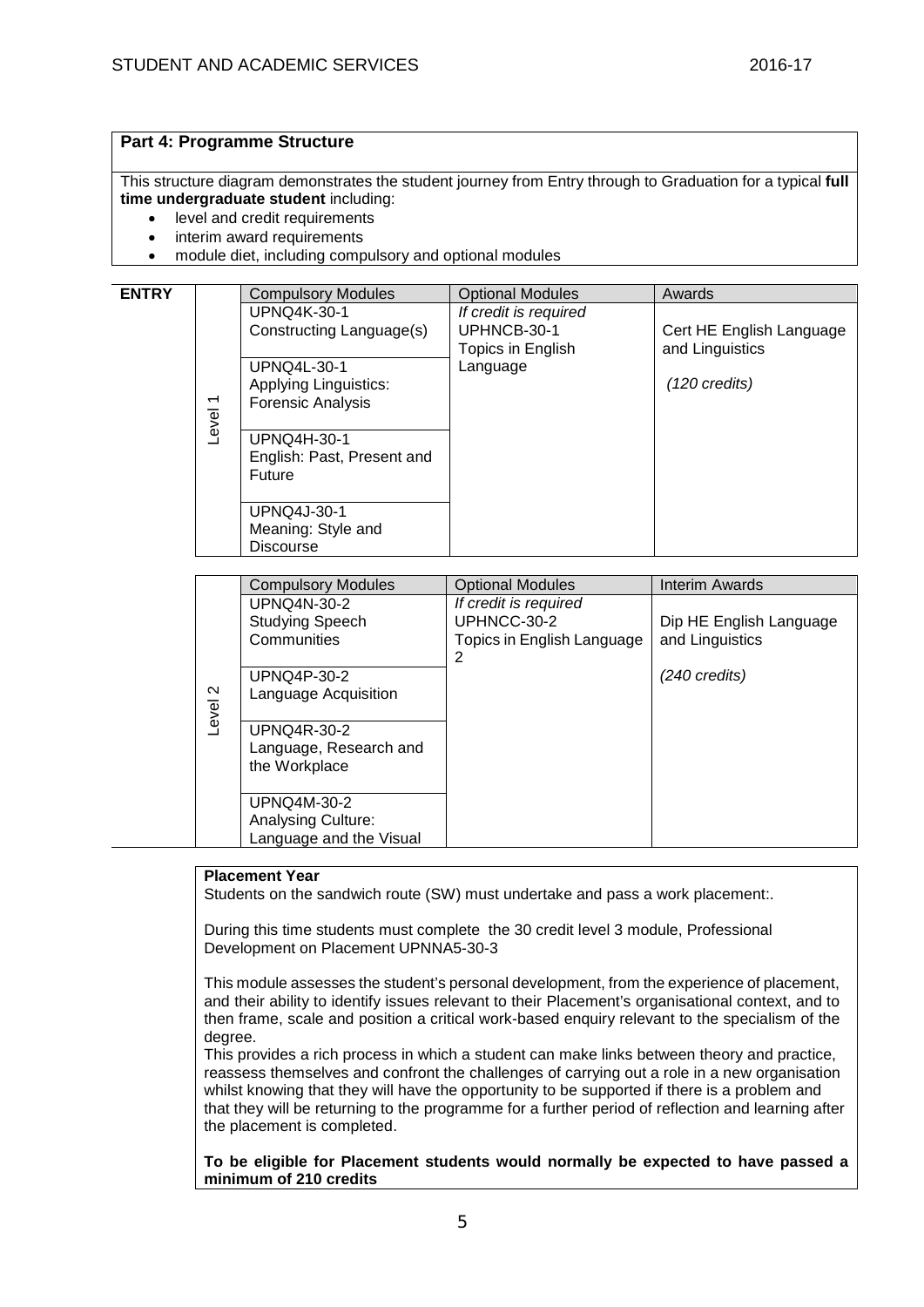|         | <b>Compulsory Modules</b> | <b>Optional Modules</b>                                                     | <b>Interim Awards</b>                        |
|---------|---------------------------|-----------------------------------------------------------------------------|----------------------------------------------|
|         | None                      | <b>UPNQ9L-30-3</b><br>Teaching English to<br>Speakers of Other<br>Languages | BA English Language and<br>Linguistics       |
|         |                           | <b>UPNQ9V-30-3</b><br>Creative Writing and the<br>Self                      | 300 credits                                  |
|         |                           | <b>UPNQ9P-30-3</b><br><b>Critical Discourse Analysis</b>                    |                                              |
| Level 3 |                           | <b>UPNQ9Q-30-3</b><br>Language in the Mind                                  |                                              |
|         |                           | <b>UPNQ9N-30-3</b><br>The Cultural History of the<br>English Language       |                                              |
|         |                           | UPNN35-30-3<br>Language Project                                             |                                              |
|         |                           | <b>UPNQ9W-30-3</b><br>Gender, (Im)politeness and                            | <b>HIGHEST AWARD:</b>                        |
|         |                           | Power in Language                                                           | BA(Hons) English<br>Language and Linguistics |
|         |                           | UPNNCA-30-3<br>Language and Cognition                                       | 360 credits                                  |

## **Part time:**

The following structure diagram demonstrates the student journey from Entry through to Graduation for a typical **part time student.**

There is nothing in the programme design which means that the modules cannot be spread out so that a part-time student takes one module per year from English Language and one from Linguistics. However, it would be preferable at level two to take Analysing Culture: Language and the Visual in advance of Language, Research and the Workplace so that the following year the student could carry out their project if desired having just completed the relevant research training. The ideal part-time student journey would therefore be as follows:

# **Year 1.1**

UPNQ4J-30-1 Meaning: Style and Discourse UPNQ4L-30-1 Applying Linguistics: Forensic Analysis **Year 1.2** UPNQ4H-30-1 English: Past, Present and Future UPNQ4K-30-1 Constructing Language(s) **Year 2.1** UPNQ4M-30-2 Analysing Culture: Language and the Visual UPNQ4N-30-2 Studying Speech Communities **Year 2.2** UPNQ4R-30-2 Language, Research and the Workplace UPNQ4P-30-2 Language Acquisition **Year 3.1** UPNN35-30-3 English Language Project (if desired) One other option **Year 3.2** Two options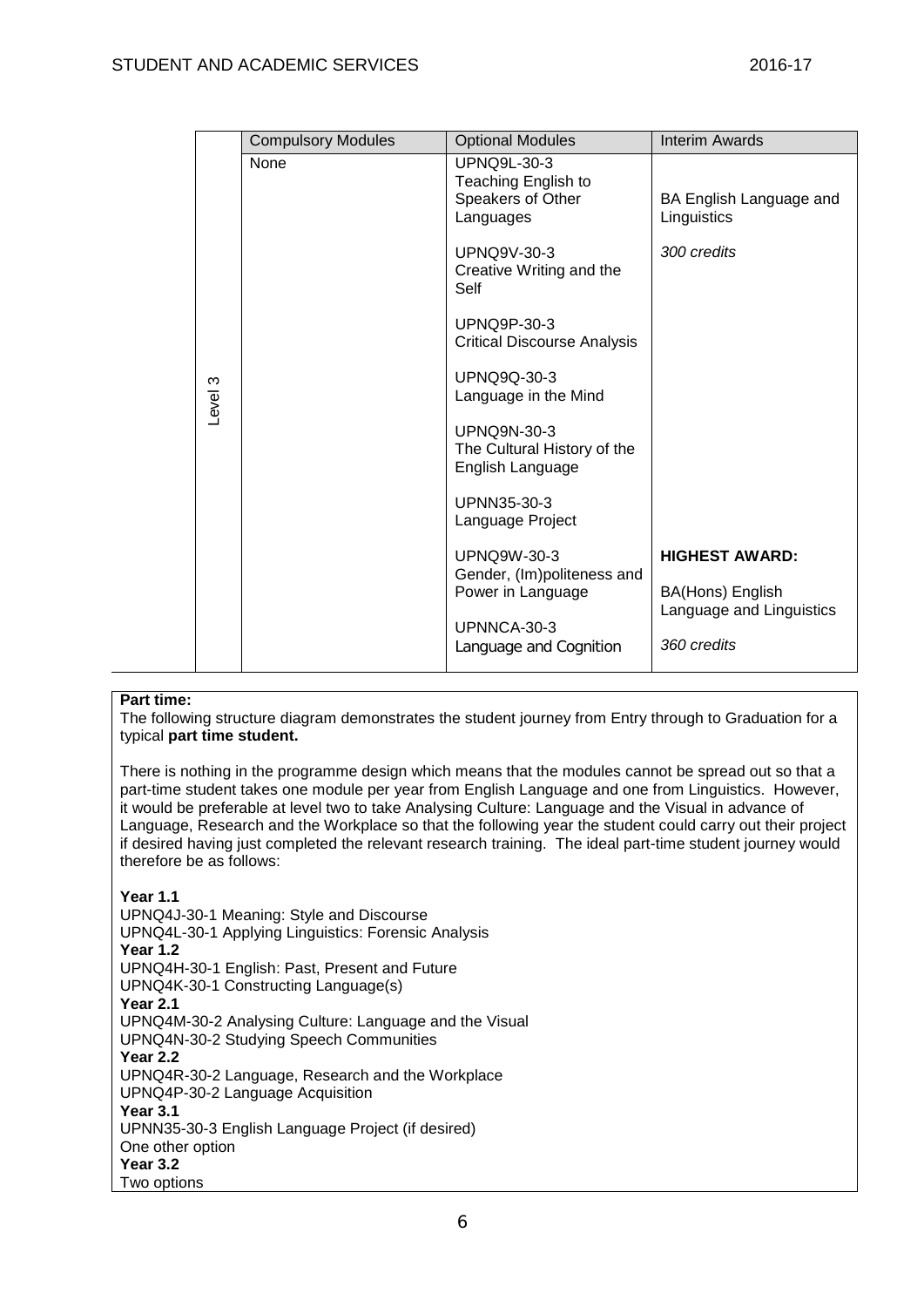### **Part 5: Entry Requirements**

The University's Standard Entry Requirements apply .

Tariff points as appropriate for the year of entry - up to date requirements are available through the [courses database.](http://www1.uwe.ac.uk/whatcanistudy/courses)

#### **Part 6: Reference Points and Benchmarks**

Reference points and benchmarks have been used in the design of the programme:

[QAA UK Quality Code for HE](http://www.qaa.ac.uk/assuringstandardsandquality/quality-code/Pages/default.aspx)

-Framework for higher education qualifications (FHEQ) -Subject benchmark statements

# [Strategy 2020](http://www1.uwe.ac.uk/about/corporateinformation/strategy.aspx)

[University](http://www1.uwe.ac.uk/aboutus/policies) policies Research carried out in the Bristol Centre for Linguistics

The English Language and Linguistics programme has been rewritten to align with university strategy for programmes to be industry-facing and practice-based. As this is an open market programme offering no specific vocational training it is oriented towards a number of career paths which our students have traditionally followed or aspire to. For instance, the module Language, Research and the Workplace requires students to identify and prepare for a particular career alongside developing job application skills of wider relevance. In addition, the programme incorporates an adapted Level 2 module (Studying Speech Communities) which is partly grounded in the research carried out in our research centre, the Bristol Centre for Linguistics, providing an opportunity to offer innovative, research-led teaching.

The QAA subject benchmark statements (Linguistics and English) and to a lesser extent the HEA English Language Benchmark Statement were used to inform the academic content of the programme. The employability slant to the programme, embedded within different modules, has been introduced more explicitly to address the university and faculty strategy to improve students' employment prospects. Added to this, thought has been given to the student experience on this programme, with assessment forming part of a supportive and developmental framework for our students. This addresses elements of the National Student Survey. Staff research feeds into modules at various levels, and in particular at level three, where modules are created in line with staff expertise as well as what will develop and be of practical use to our students in the workplace. We have consulted closely our Careers colleagues, and part of the programme development was informed by a UWE Learning and Teaching Fellowship project run by a member of the team.